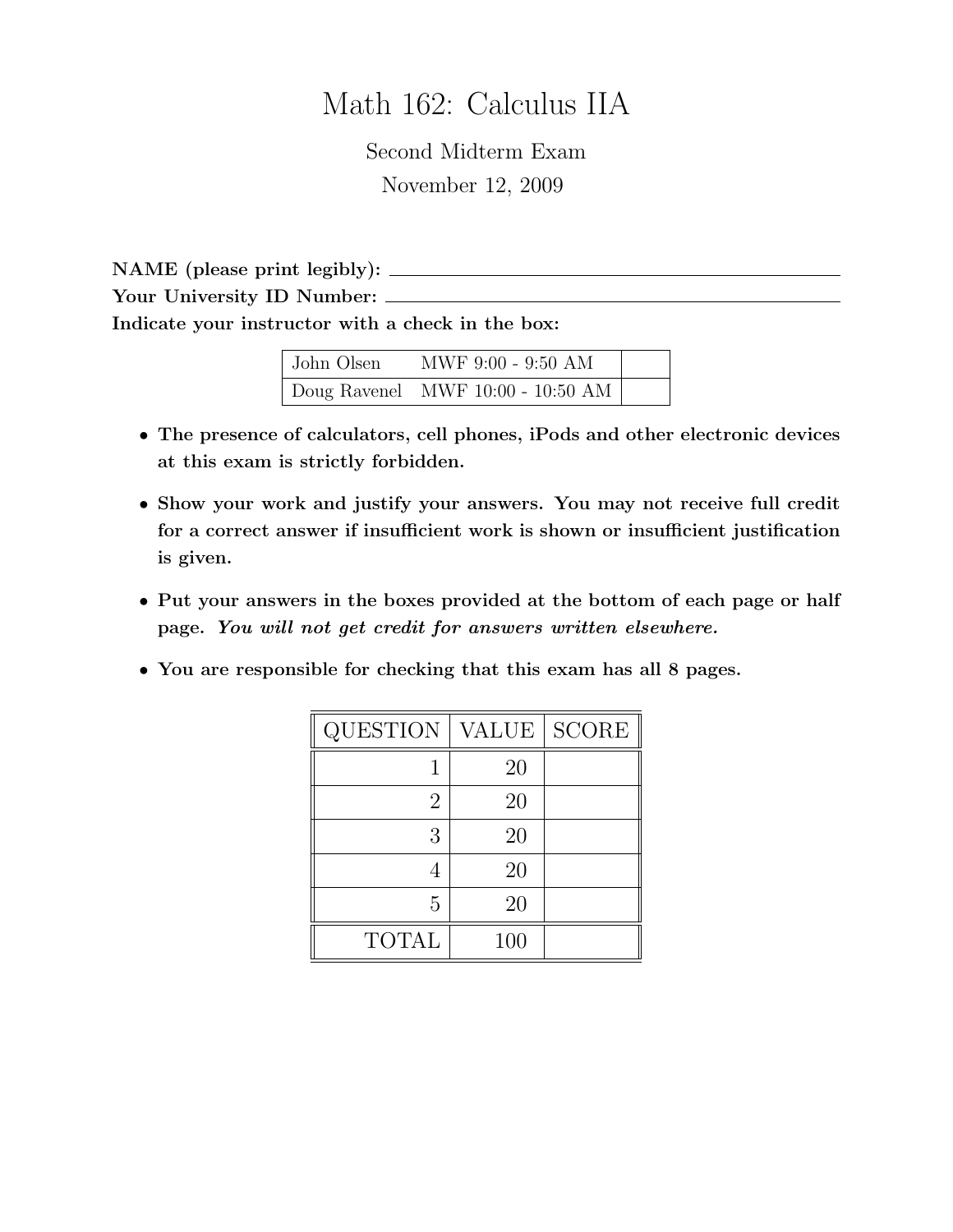What is the surface area of the surface of revolution obtained by rotating the infinite curve  $e^{-x}$ ,  $x \ge 0$  around the *x*-axis? You may use the formula

$$
\int \sec^3(x) \, dx = \frac{1}{2} (\sec(x) \tan(x) + \ln|\sec(x) + \tan(x)|) + C.
$$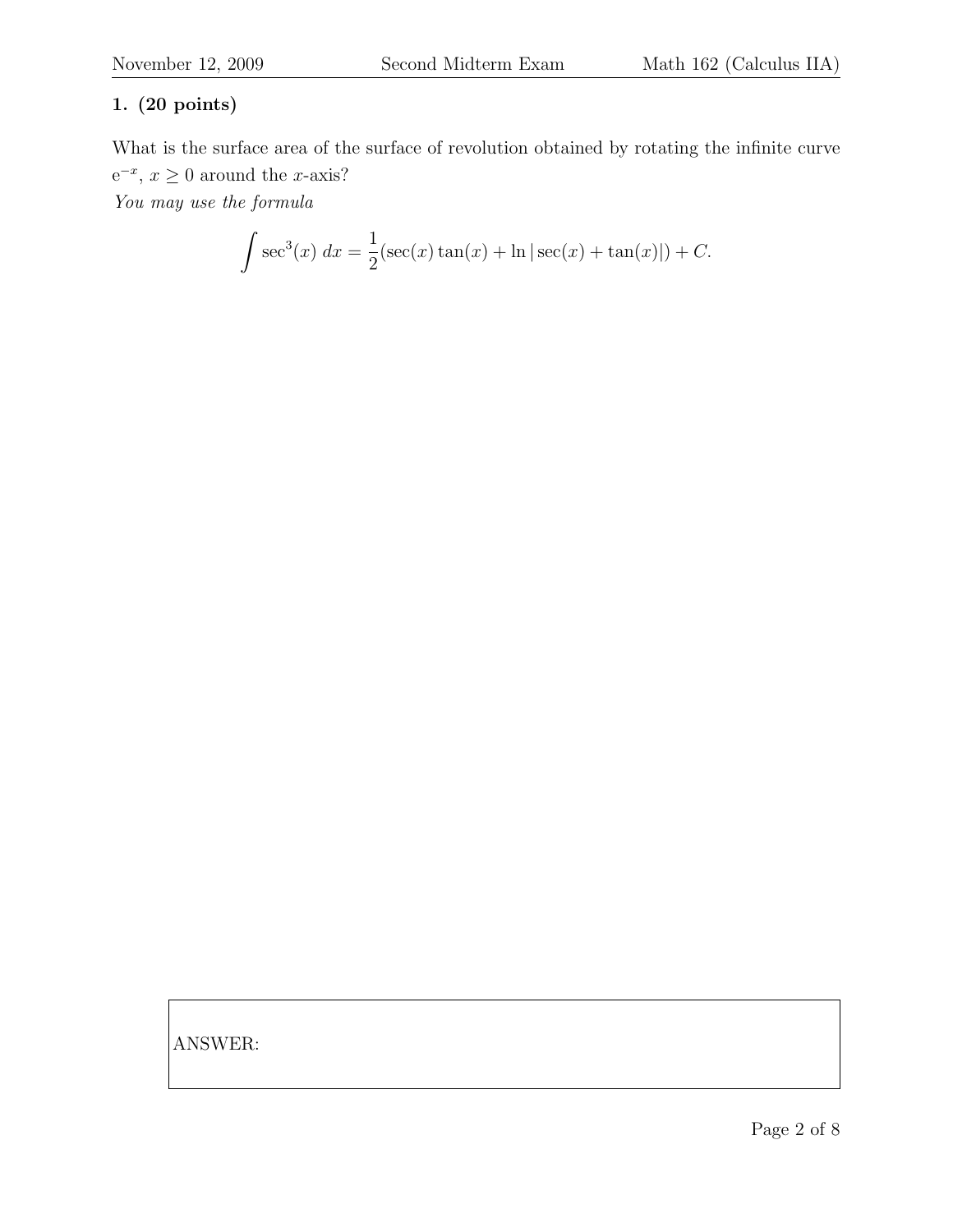Consider the parametric curve (an astroid or 4 pointed hypocycloid)  $x = \cos^3(t)$ ,  $y = \sin^3(t)$ ,  $t \in [0, 2\pi]$ .

(a) (7 points) At what points is the tangent horizontal or vertical?

ANSWER:

(b) (6 points) At what points does it have slope  $\pm 1$ ?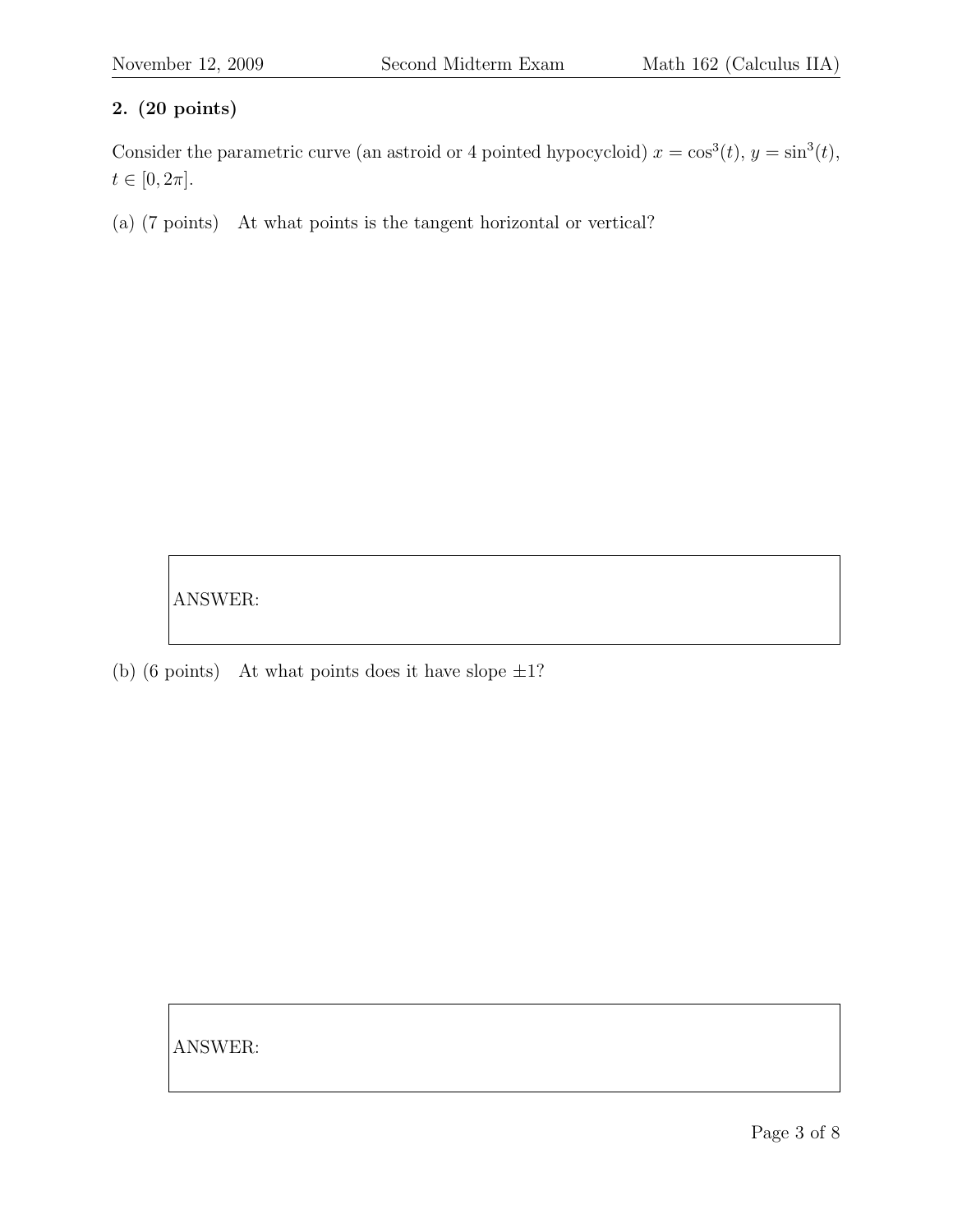(c) (7 points) Find the equation of the form  $y = mx + b$  for the tangent at  $t = \frac{\pi}{4}$  $\frac{\pi}{4}$ .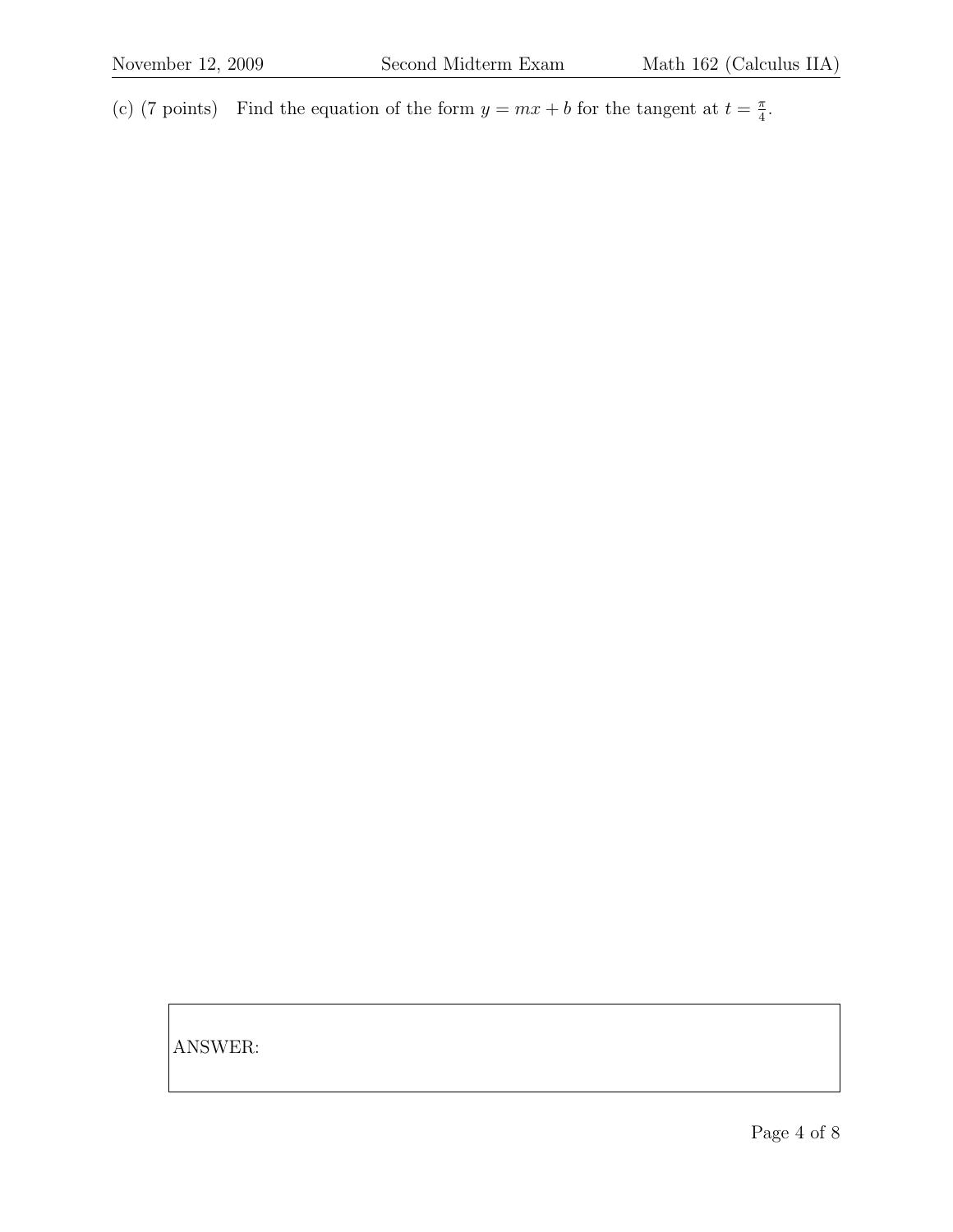Find the arc length of the cycloid  $x = r(t - \sin(t))$  and  $y = r(1 - \cos(t))$ , for  $0 \le t \le 2\pi$ .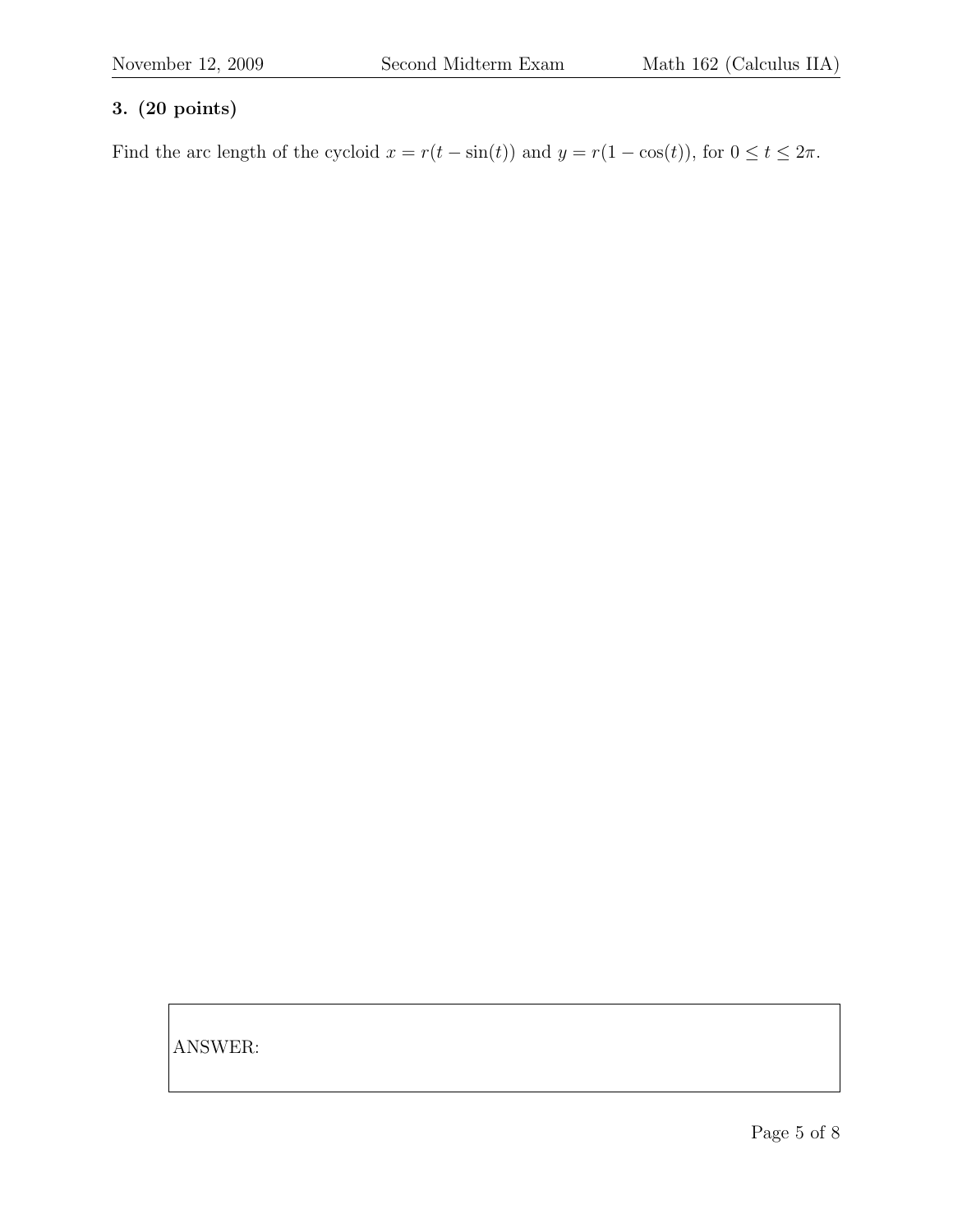Consider the logarithmic spiral  $r = e^{\theta}, \theta \ge 0$ , which can be defined parametrically by  $x = e^t \cos t$  and  $y = e^t \sin t$  with  $t = \theta$ .

(a) (10 points) Calculate the arc-length of the logarithmic spiral for  $0 \le \theta \le b$ .

ANSWER:

(b) (10 points) Calculate the area of the region between the x-axis and the curve for  $0\leq\theta\leq\pi.$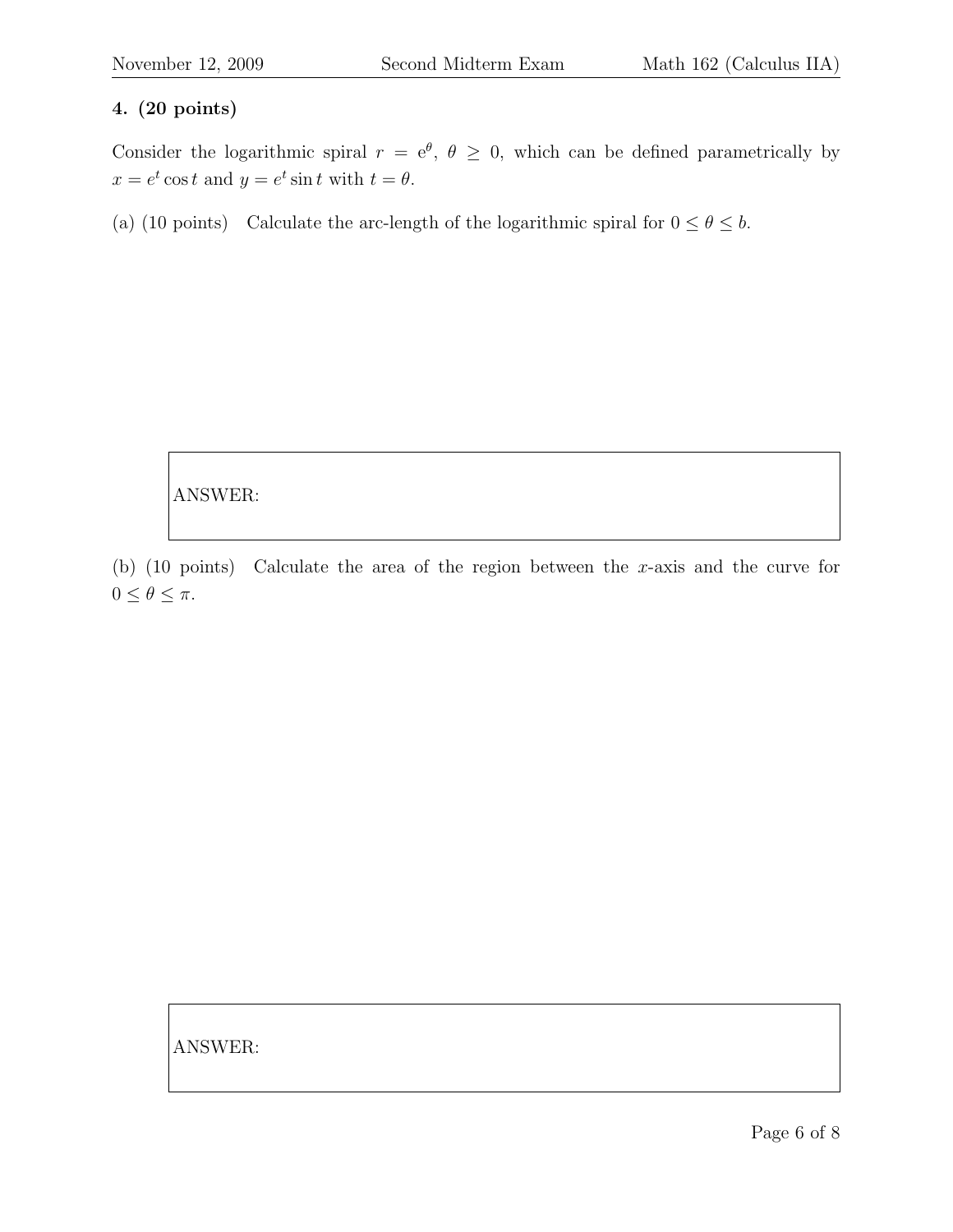(a) (5 points) Use L'Hospital's Rule to show that for  $k > 0$ ,

$$
\lim_{x \to \infty} x^k e^{-x^2} = \frac{k}{2} \lim_{x \to \infty} x^{k-2} e^{-x^2}.
$$

ANSWER:

(b) (5 points) Let  $a_n = n^8 e^{-n^2}$  where  $n = 1, 2, 3, \ldots$  Show that the sequence  $\{a_n : n \ge 1\}$ converges. What is the limit?